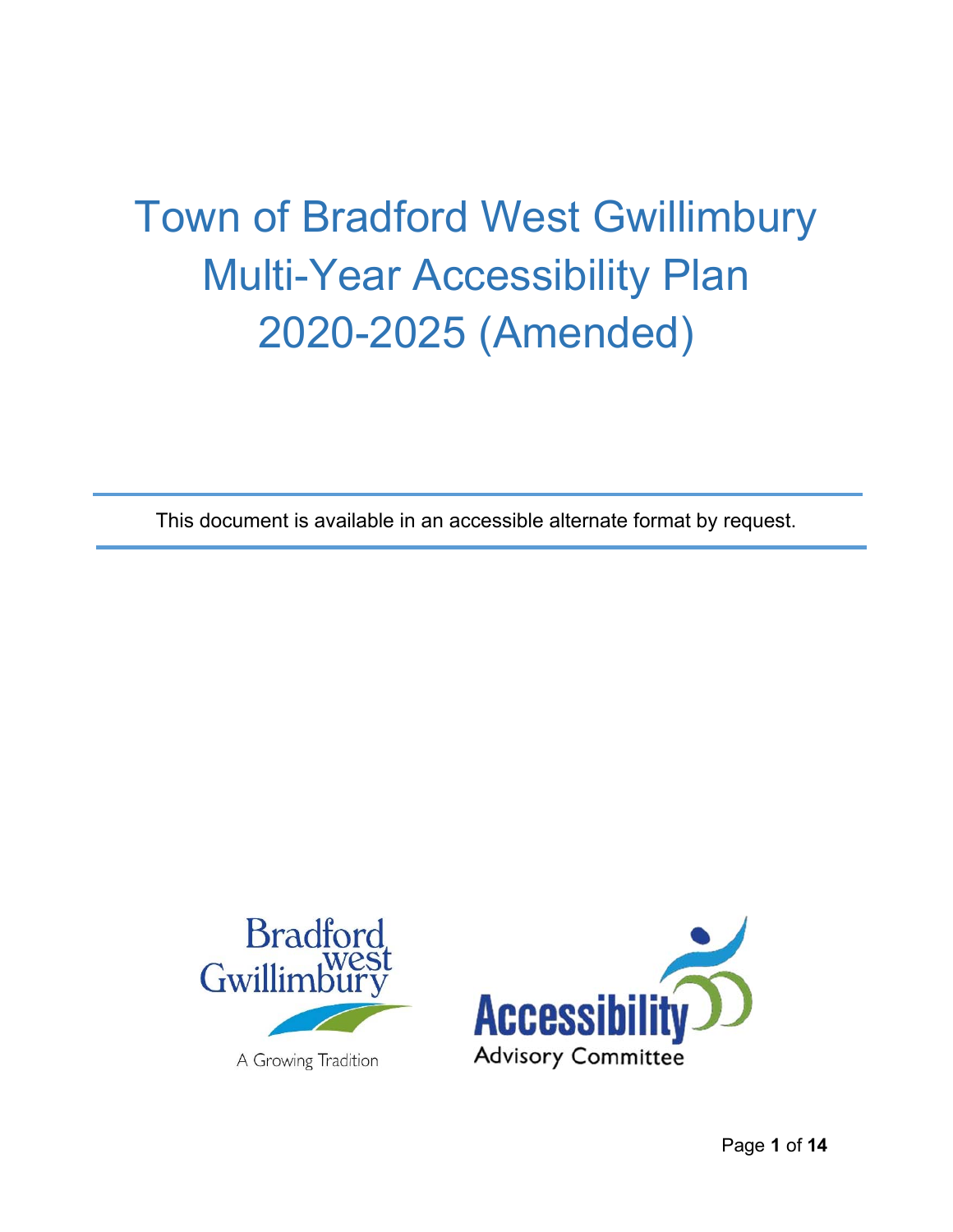# Contents

| Integrated Accessibility Standards - Ontario Regulation 191/11 4 |  |
|------------------------------------------------------------------|--|
|                                                                  |  |
|                                                                  |  |
|                                                                  |  |
|                                                                  |  |
|                                                                  |  |
|                                                                  |  |
|                                                                  |  |
|                                                                  |  |
|                                                                  |  |
|                                                                  |  |
|                                                                  |  |
|                                                                  |  |
|                                                                  |  |
|                                                                  |  |
|                                                                  |  |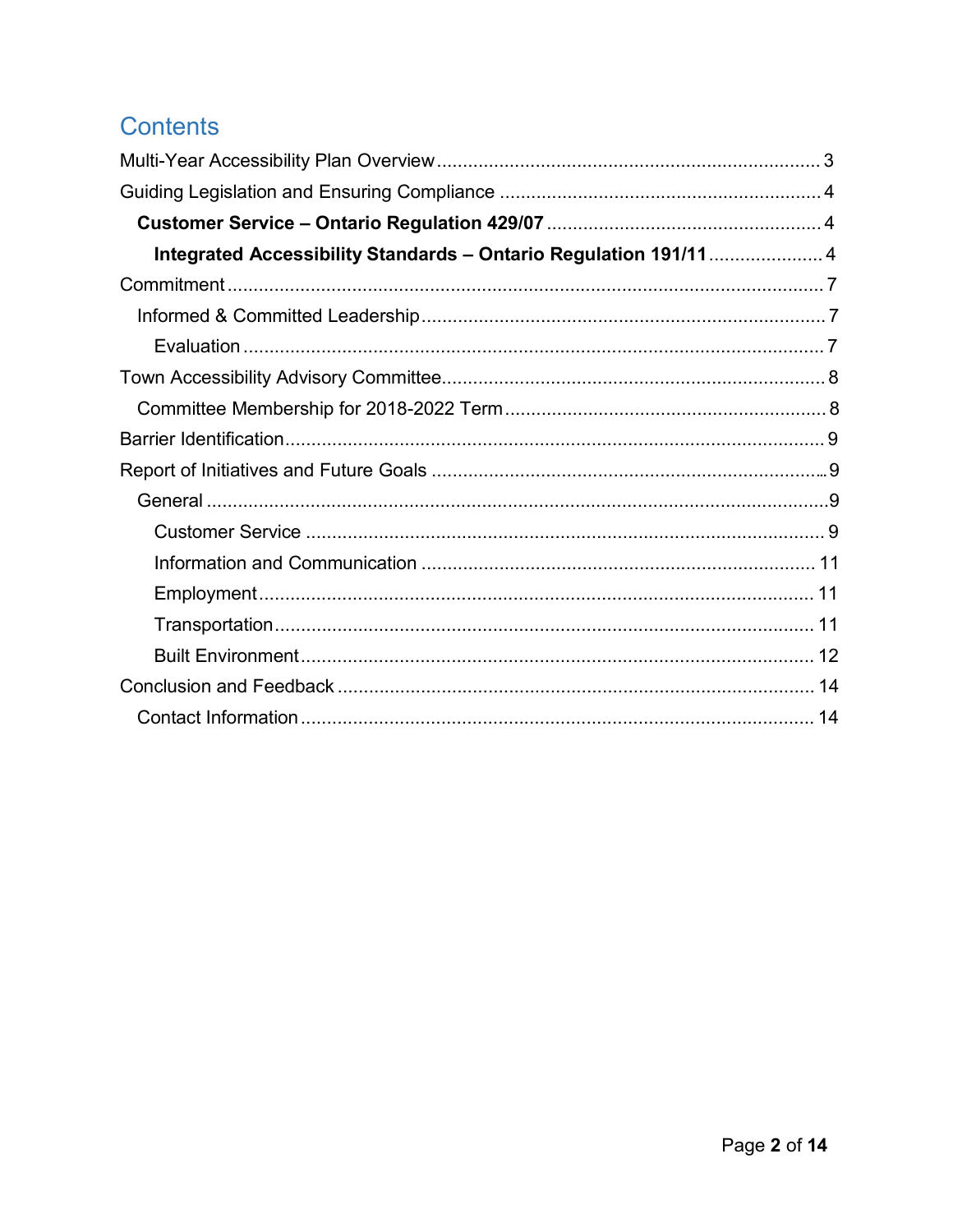# Multi-Year Accessibility Plan Overview

 Accessibility planning requires on-going attention and will require continual involvement and discussion between staff, Council and the Accessibility Advisory Committee (AAC) year-round. The Multi-Year Accessibility Plan (the Plan) provides the opportunity to many are ongoing actions or could require implementation over several years. Regular monitoring is necessary to ensure that relevant initiatives are included in the Plan and that progress is identified. The current focus of the Plan is dedicated to implementing the demonstrate achievements and establish an implementation framework and future priority initiatives. Objectives identified within the Plan are both long and short- term; requirements of the Integrated Accessibility Standards Regulation, Ontario Regulation 191/11 (the IASR).

 information & communications, transportation, employment and the built environment. To assist with implementation, the Plan outlines accessibility initiatives for the Town with target areas reflecting the five core standards of the Accessibility for Ontarians with Disabilities Act, 2005, S.O. 2005, CHAPTER 11 (the AODA): customer service, Several objectives identified within each target area will assist with achieving accessibility compliance. This document contains objectives and action items identified over the next several years and solidifies the Town's approach to accessibility planning. The Plan's progress will be reviewed and reported annually, and additional identified initiatives will be reported.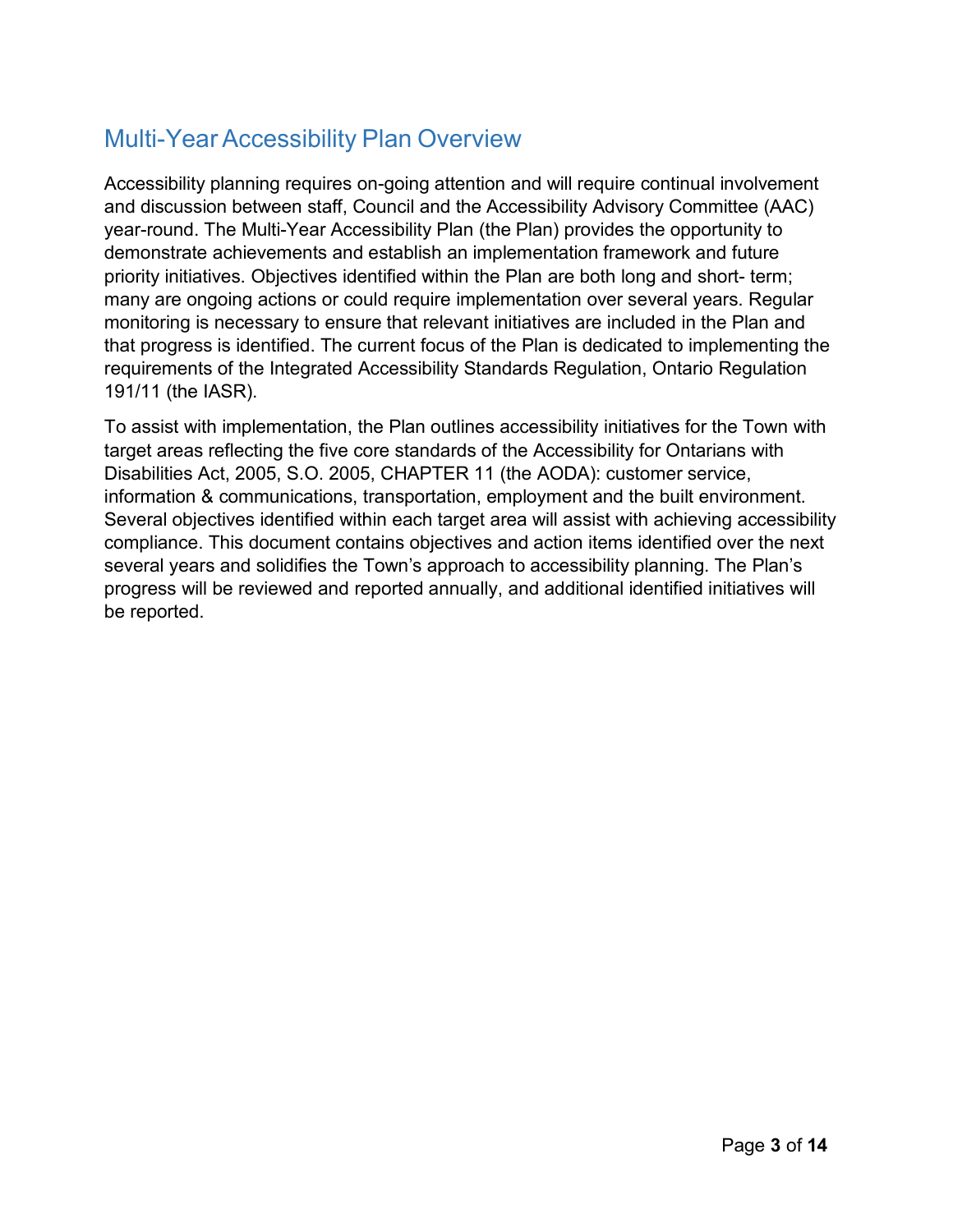# Guiding Legislation and Ensuring Compliance

 The *Ontarians with Disabilities Act, 2001, S.O. 2001 CHAPTER 32* (ODA) ensures enacted to further qualify the ODA and serve as a framework for the establishment of information & communications, and the built environment. The standards support the principles of the AODA to ensure dignity, integration, independence and equal opportunity and each have specific timelines for implementation. Compliance with the AODA is required by both public and private sector organizations. that public organizations incorporate accessibility planning into their operations and facilities and document such actions within an accessibility plan. In 2005, a second piece of legislation, the *Accessibility for Ontarians with Disabilities Act* (AODA) was accessibility standards in five areas: customer service, employment, transportation,

 a fully-accessible province by 2025. The ODA and AODA are in place for the purpose of ensuring that people with disabilities are not discriminated against. Implementation for both public and private sectors will be phased in over time to achieve the Provincial government's objective of

# Customer Service – Ontario Regulation 429/07

 This standard was the first under the AODA to become law. It ensures that people with disabilities can receive goods and services in a manner that takes into account their disability.

All Town staff are trained on Accessible Customer Services when hired and will be trained again if major changes occur to the legislations that necessitate additional training.

#### Integrated Accessibility Standards – Ontario Regulation 191/11

This standard was the first under the AODA to become law. It ensures that people with disabilities can receive goods and services in a manner that takes into account their disability. Within the IASR there are general requirements for compliance that include, the establishment of policies, accessibility plans, provisions for procurement, selfservice kiosks and training.

As required under the IASR O. Reg. 191/11 of the AODA, section 4(1) states that designated public sector organizations shall establish, implement, maintain and document a multi-year accessibility plan which outlines an organization's strategy to prevent and remove barriers and meet its requirements under the Regulation. Additionally, section 4(3) states that municipalities shall prepare annual status reports on the progress of measures taken to implement the multi-year accessibility plan.

Although the Town's Multi-Year Accessibility Plan undergoes an annual review and changes are made as necessary to ensure compliance with current legislation, Town achievements and annual initiatives are published in the Town's Annual Accessibility Status Reports. An Accessible Procurement Procedure (FIN-F18-021) has been put in place to ensure compliance. All of general requirements are met when operations trigger a policy or training to be created.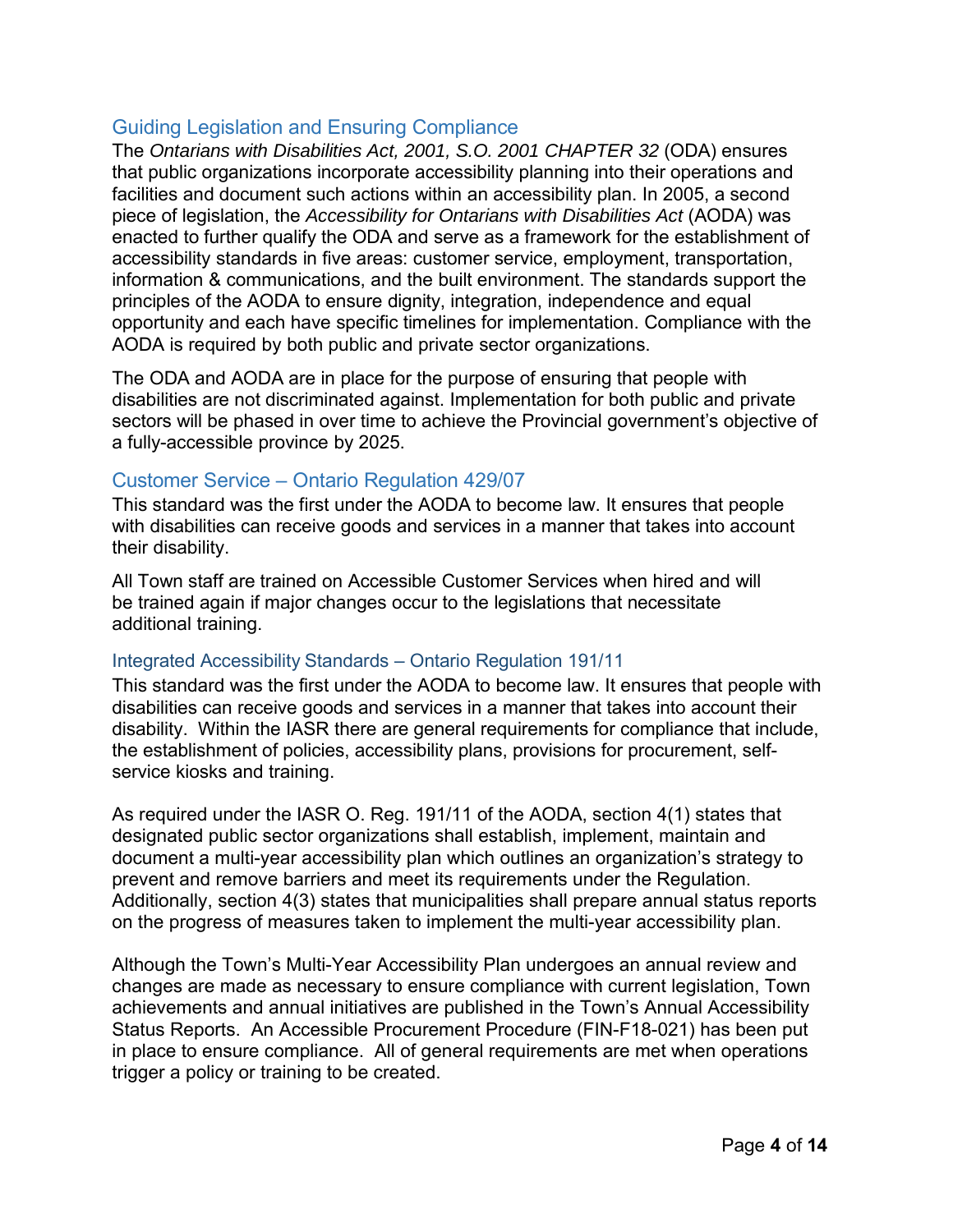#### **Employment**

 The employment standards require employers to have processes in place to determine an employee's accommodation needs. This component also addresses key processes

in the life cycle of a job such as recruitment, assessment, selection and retention.

 as necessary to continue compliance with this and other legislation. The Town's Human Resources Department ensures all policies and practices reflect the requirements under the AODA and will continue to development or update policies

#### **Transportation**

 The transportation standard is sector specific to public organizations that provide either specialized or conventional transit services. The goal of this standard is to enable residents and visitors the opportunity to live, work and participate in the community. Specific requirements regarding all aspects of the experience of using transportation are addressed.

 in this Plan. This annual meeting will be advertised in the local newspaper(s) and the Town's website. Public consultation must take place regarding public transportation. The Town will ensure that annual meetings take place regarding transportation and what is outlined

The Town continues to develop and implement strategies to gain compliance and provide for accessibility across the organization.

#### Information and Communication

 This component of the standard requires the municipality to provide information in an accessible format upon request that takes into consideration the needs of the individual. Municipalities are also required to ensure that all new materials are produced in an accessible format including disseminated information and website content and that old documents can be made accessible based on the needs of the individual.

#### Built Environment

 The standards for the Built Environment focus on removing barriers in public spaces and buildings. The Design of Public Spaces standard came into effect on January 1, 2013 and ensures that accessible features are included within all new construction and extensive renovations. Technical requirements have been developed for recreational trails, beach access, outdoor public use seating areas, Understanding a wide variety of barriers for persons with disabilities in the physical environment is essential to implementation of the standard. outdoor play spaces, exterior paths of travel, service counters, maintenance, etc.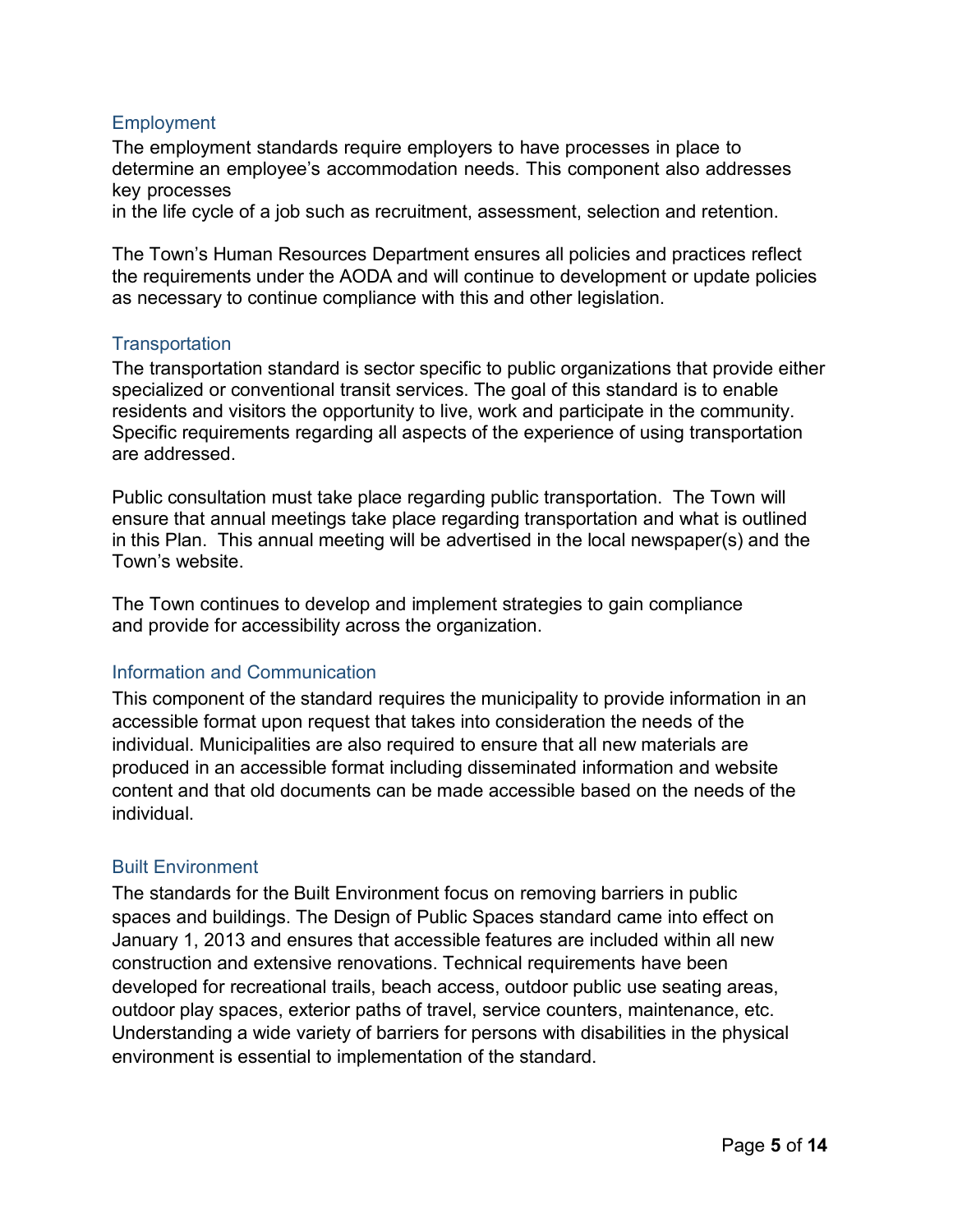**of public spaces. The Town will ensure that persons with disabilities, the Accessibility Advisory Committee (AAC) and the public are involved with spaces. Staff will review the design standards that must be met and how they are Public consultation must take place regarding the building or redevelopment planning for parks, trails, parking, etc. Yearly, an AAC meeting will include updates from staff on upcoming development or redevelopment of public meeting them. This annual meeting will be advertised in the local newspaper(s) and the Town's website.**

 The Town understands the importance of an accessibly built environment that allows for independence and participation for persons with disabilities. Public spaces will receive regular inspections and preventative maintenance to ensure that accessible elevator, etc.) is damaged and is unusable a service disruption notification will be placed on the Town's website as well as social media accounts. Emergency working order as soon as parts/labour can be obtained. elements are in proper working order. If an accessible element (ramp, tactile surface, maintenance will take place to ensure that the accessible element is restored to

 Additional to the Design of Public Spaces standard, the Ontario Building Code was amended in 2016 to include accessible requirements. The amended Building Code will be used by the Town when issuing building permits and conducting building inspections.

 details on all five areas of the legislation and how the Town ensures that compliance is, and will continue to be met. Additional information on how the AODA is implemented in Bradford West Gwillimbury can be found in the Consolidate AODA Policy – CORP-01-003. This policy includes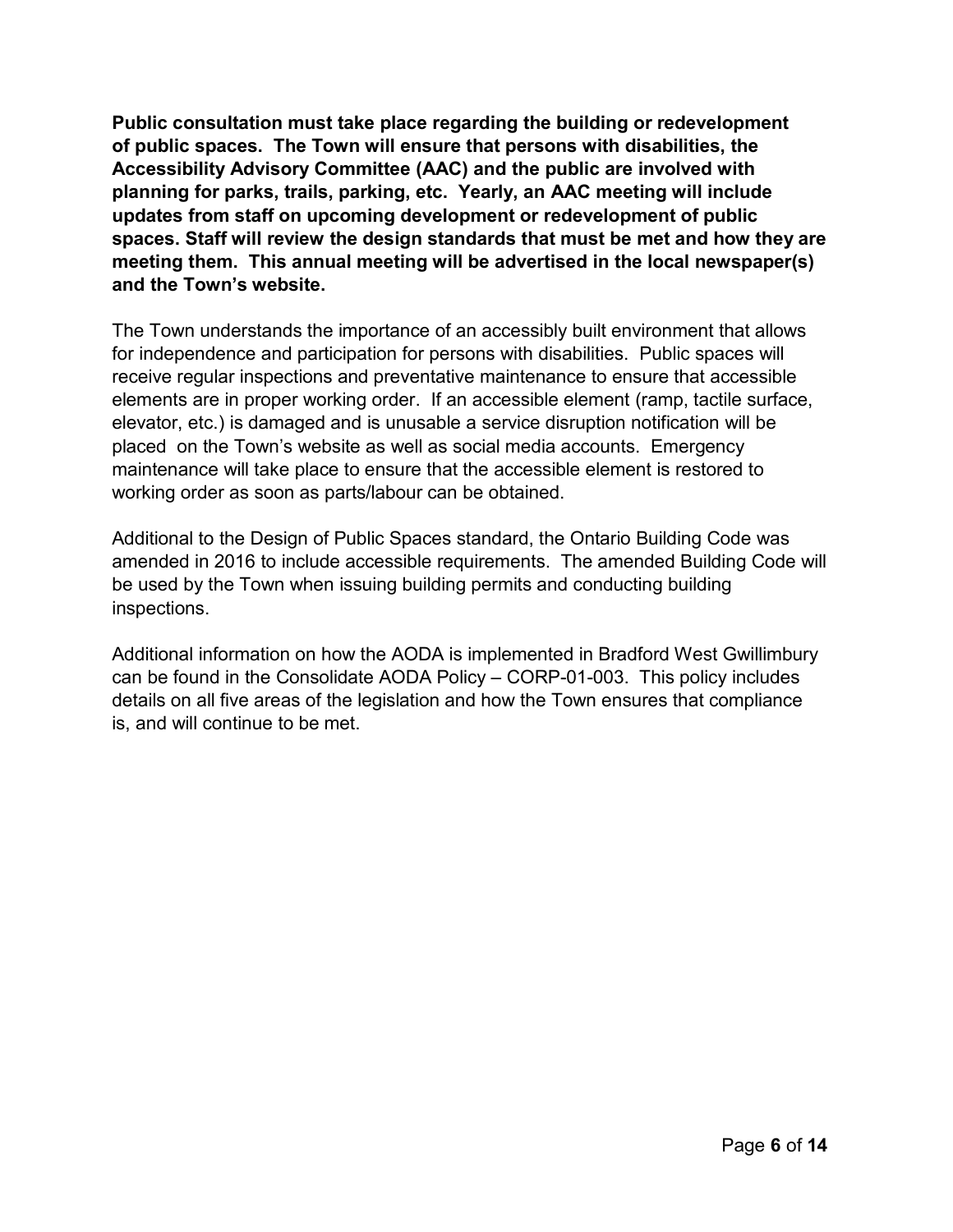# **Commitment**

 The Town's vision is to improve opportunities for persons with disabilities and to provide for their involvement in the strategic identification, removal and prevention of barriers to their full participation in Town programs, services and activities. The Town supports the right of access to services and materials to meet the needs of its residents opportunity of its citizens to enjoy personal development, fulfillment and community pride through the services provided by the Town which are vital to their wellness and quality of life. Accessibility planning will help the community think strategically about identifying, removing and preventing many different types of barriers. Through accessibility planning, the Town will have the opportunity to take a comprehensive look at their services, policies, procedures, practices and programs to determine which aspects of their operations require action to address the accessibility of programs and services to the public. The Town will continue to plan for accessibility in the delivery of and visitors for information, education and recreation. The Town supports the all municipal services.

 In order to support progress and meaningful implementation of the Plan, a strong foundation built from the following principles is necessary.

# Informed & Committed Leadership

- All Town Departments provide input to the Plan.
- Council endorses the Plan.
- • The Plan, and related accessibility documentation, are publicly available and in alternative formats upon request.
- Accessible customer service training is provided for all Town staff.
- Staff have access to accessibility related resources and information.
- The Town continues to meet legislated timelines for implementation.

# **Evaluation**

 Listening to feedback is an integral part of the evaluation process. The Town will continue to review and expand consultation strategies to engage key groups in providing accessibility related feedback, including people with disabilities.<br>Additional evaluation and reporting efforts include:

- Annual review of the Multi-Year Accessibility Plan
- Annual Accessibility Status Reports
- Completion of Compliance reports to the Ministry for Seniors and Accessibility.
- Prepare a Municipal Election Plan as required by the Election Act, 1990

# Town Accessibility Advisory Committee

 undertaken by the Town. This consultation assists with the prevention, identification The Town's Accessibility Advisory Committee (AAC) was established in 2002. The AAC is responsible for the provision of advice to Council on specific initiatives to be and removal of barriers that restrict people with disabilities from participating in Town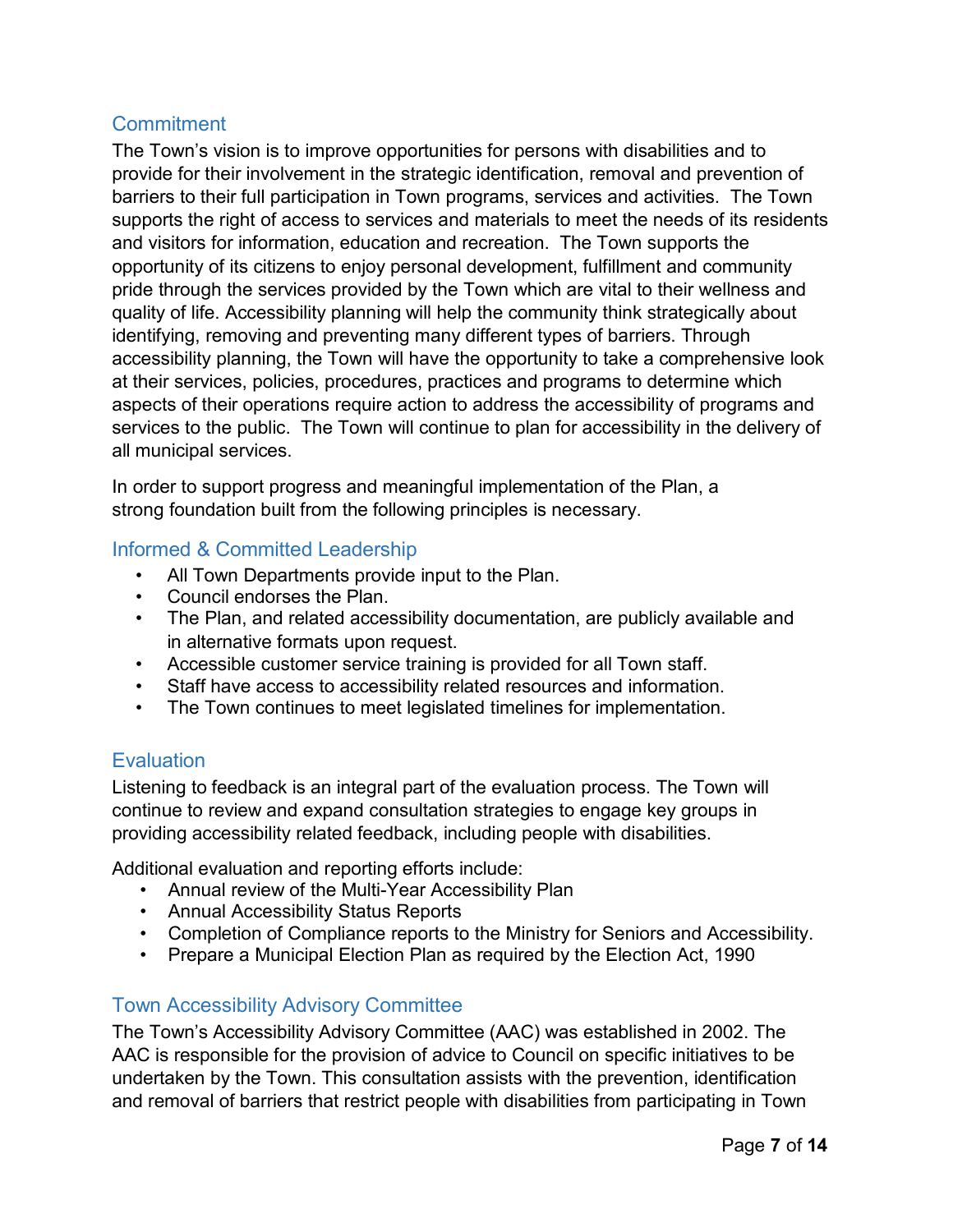dedicated volunteers committed to working towards a barrier-free municipality. programs or accessing services, and facilities. The Committee is comprised of

 The Town's AAC is made up of citizens and Council representatives. Members are representing and advocating for persons with disabilities in the community.

# Committee Membership for 2018-2022 Term

 Councillor Mark Contois Deputy Mayor James Leduc (Chair) Tina Morrison (Vice Chair) Andrew Belanger Daniela Pethick Tracey Doncses Wendi Williams-Gordon

 The AAC meets at minimum quarterly each year and meetings are open to the public. During meetings, updates are provided to the AAC which may include presentations or discussions led by staff.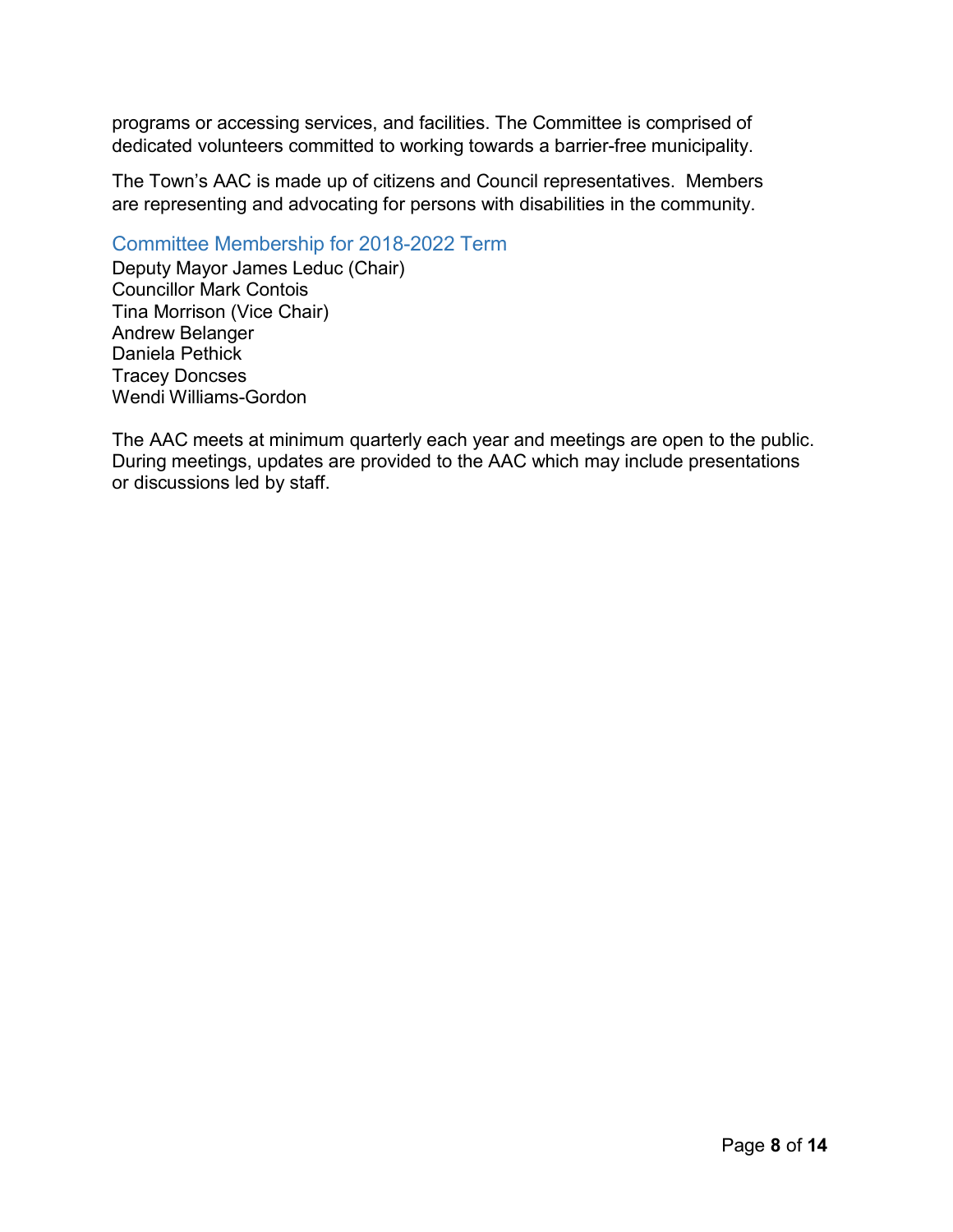# Barrier Identification

 that stand in the way of people with disabilities from being able to do many of the day- to-day activities that people take for granted. A barrier is anything that prevents a person The traditional definition of a barrier used in the context of accessibility has been expanded to include obstacles beyond physical boundaries. There are several other categories of barriers to consider, such as: The intent of the Plan is to prevent, identify and remove barriers. Barriers are obstacles with a disability from fully participating in all aspects of society because of a disability.

 access. For example, a doorway that is too narrow to accommodate entry by person in a **Environmental Barriers**: Features, buildings or spaces that restrict or impede physical motorized scooter.

 information. For example, print on a brochure that is too small to read or documents not available in alternative formats. **Communication Barriers**: Obstacles with processing, transmitting or interpreting

 discriminate. For example, assuming that all visually impaired persons can read Braille. **Attitudinal Barriers**: Prejudgments or assumptions that directly or indirectly

 **Technological Barriers:** Occur when technology cannot or is not modified to support for increased text size or contrast options. various assistive devices and/or software. For example, a website that does not provide

 that do not consider accessibility. For example, listing a driver's license as an employment qualification for an office position may prohibit persons with visual **Systemic Barriers:** Barriers within an organization's policies, practices and procedures impairments from applying.

# Report of Initiatives and Future Goals

 accessibility or removed barriers in the Town. The list is formatted to reflect the The following items represent recent achievements and initiatives which have improved commitment of the Plan and core standards of the AODA.

# **General**

 The Town will continue to review existing and develop new corporate policies, practices and procedures in relation to the AODA requirements (as amended). The Accessibility that are created related to the AODA. Staff from the Clerk's Division will meet with all departments frequently to discuss service specific requirements. Advisory Committee will be consulted on any new policies, practices and procedures

# Customer Service

 Implementing accessible customer service is an ongoing effort and will require continued training for new staff, volunteers, Council, etc. Customer feedback will be used to improve and progress accessibility across the Town.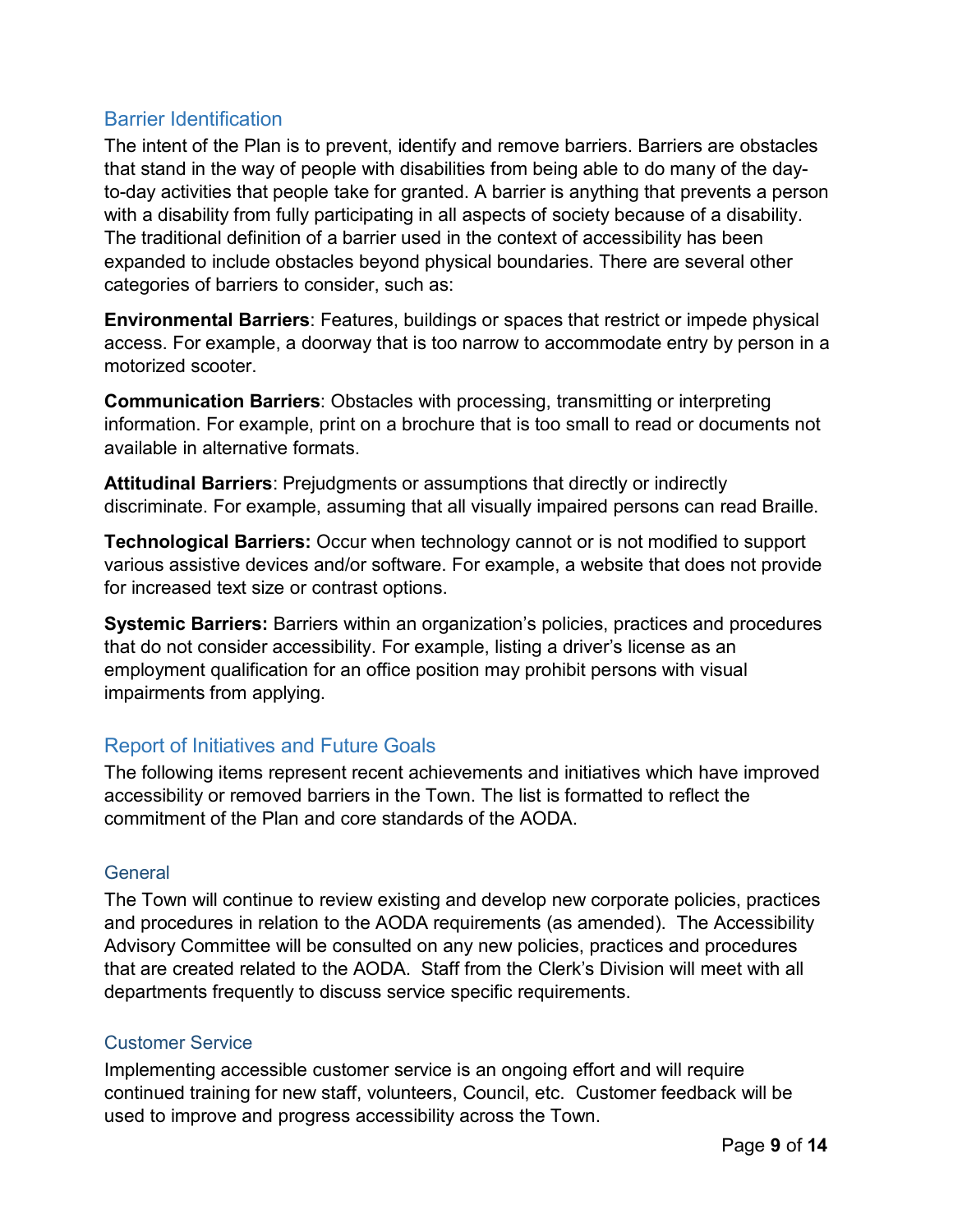Inclusive and adapted programming is offered by Leisure Services and will continue to be expanded as demand increases. Customer specific accommodations will be made by all Town department upon receiving requests. The Town can use the types of delivered, and if a change should be made to the current format. accommodations that are requested to evaluate how services/programming is being

 The AAC has consulted, reviewed or made recommendations with respect to internal and external programs/initiative such as:

- Accessible documents training for Town staff
- Adopted the *Illustrated Technical Guide to the Design of Public Spaces* created by the Global Alliance on Accessible Technologies and Environments (the GAATES Guide)
- BWG Transit accessibility and service levels
- The AODA Integrated Accessibility Standards
- Accessible Taxicab licensing
- The Multi-Year Accessibility Plan
- StopGap
- Public education materials
- Accessible transportation service options
- Independent Living Services Presentation My Business Welcomes Everyone!
- Accessible business brochures

 The Town continues to gain insight into accessibility through staff in the Clerk's Division's membership with the Ontario Network of Accessibility Professionals and ongoing consultation with Independent Living Simcoe. The Clerk's Division conducts, accessibility report to Council and the public. reviews and plans for fully accessible municipal elections and provides a post-election

accessibility report to Council and the public.<br>Leisure Services staff serve both March of Dimes and Community Living Association members at the Leisure Centre through adapted programming. The Leisure Centre was built with accessibility in mind when it opened in 2012 and continues to make improvements. As new parks and outdoor play spaces are created the AODA standards are being met; three accessible splash pads have been built at Lions Park, Kuzmich Memorial Park and Henderson Park.

 be increased as needed by patrons. The Town will ensure that the cleaning of snow in all municipally owned parking lots keeps the accessible parking spaces fully cleared. The number of accessible parking spaces have been increased at the Leisure Centre, the Bradford West Gwillimbury Public Library and Cultural Centre and will continue to

 formats for customers with different visual, physical, and learning abilities. There are large print books, audiobooks for all ages, EBooks, eAudiobooks, eMagazines, eNewspapers and CELA (Centre for Equitable Library Access) Deposit Collection of audio books and magazines for borrowers with a print disability. The Library Facility includes wide doorways and automatic door openers at both entrances, wide aisles The Bradford West Gwillimbury Library offers a wide range of materials in alternate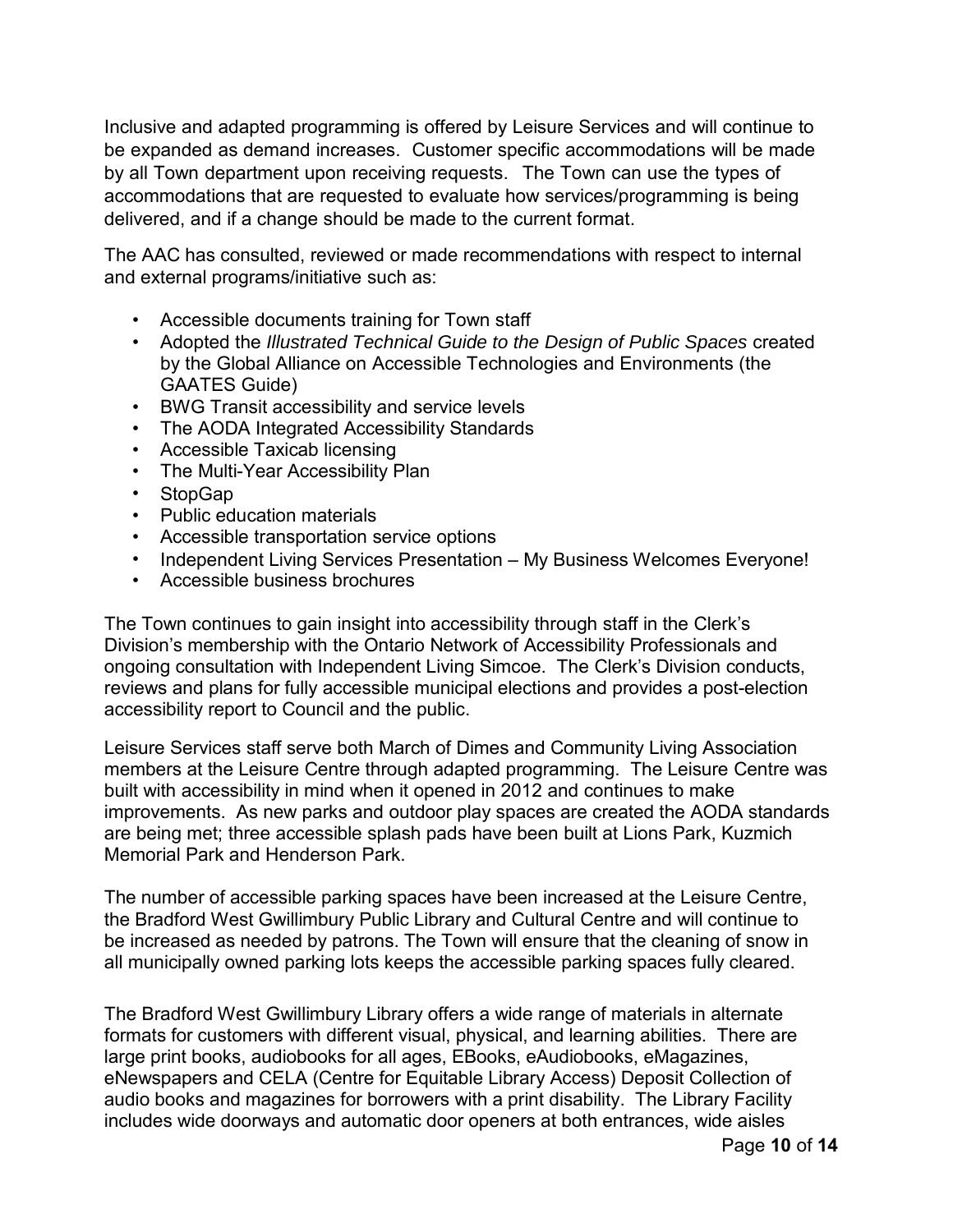an elevator for movement between floors, large format keyboard for use in our public computer lab, two Light Therapy Lamps for in-library use and two VictorReader DAISY between bookshelves, accessible washrooms at the library's entrance and on the first and second floors. There is also a family and gender-neutral washroom on the first floor, playback devices, both generously supplied by the Friends of the Bradford West Gwillimbury Public Library for use with the CELA Deposit Collection of audio books.

## Information and Communication

 Emergency procedures and public safety information created by the Town will be upon request. All other documents created by the Town or on behalf of the Town will be reproduced in specified accessible formats upon request. Applicable Town staff that create documents have completed corporate training on *Creating Accessible*  provided to the public in accessible formats proactively wherever possible and always *Documents.* 

 The Town's website will continue to work towards meeting the applicable WCAG ensure all content is accessible. Staff will create a process to audit documents that have been created by consultants or other external individuals on behalf of the Town, to standards under the AODA. Staff auditing of the Town's website will be ongoing to ensure their compliance with the legislation.

## **Employment**

The AODA requirements regarding workplace emergency response information are met through the Town's Personal Emergency Response Procedure (PERP). This procedure ensures that all employees who identify themselves will have individual emergency plans created for them in the case of an emergency and/or evacuation. Employees are made aware of the PERP during new hire orientation or staff training on AODA updates.

 The AODA requirements for employee/employment accommodations are met through selection process and then once there are hired. Current employees will request accommodations in accordance with this program as well as plan for a return to work after any kind of medical leave. The Human Resources Department also ensure that the Town's Early and Safe Return to Work Program. This program works with individuals to ensure accommodations are made throughout the recruitment, screening and performance management, career development and redevelopment practices take accessibility and accommodations into consideration.

 be made for current employees as needed in conjunction with returning to work safely following any kind of medical leave. The Town will also ensure that workplace Moving forward the Town will continue to advertise the availability of accommodations during the recruitment, screening, selection and hiring process. Accommodations will emergency response information is provided in an accessible format or with accommodations upon requests.

#### **Transportation**

The Town is responsible for licensing municipal taxicabs and in doing so ensures that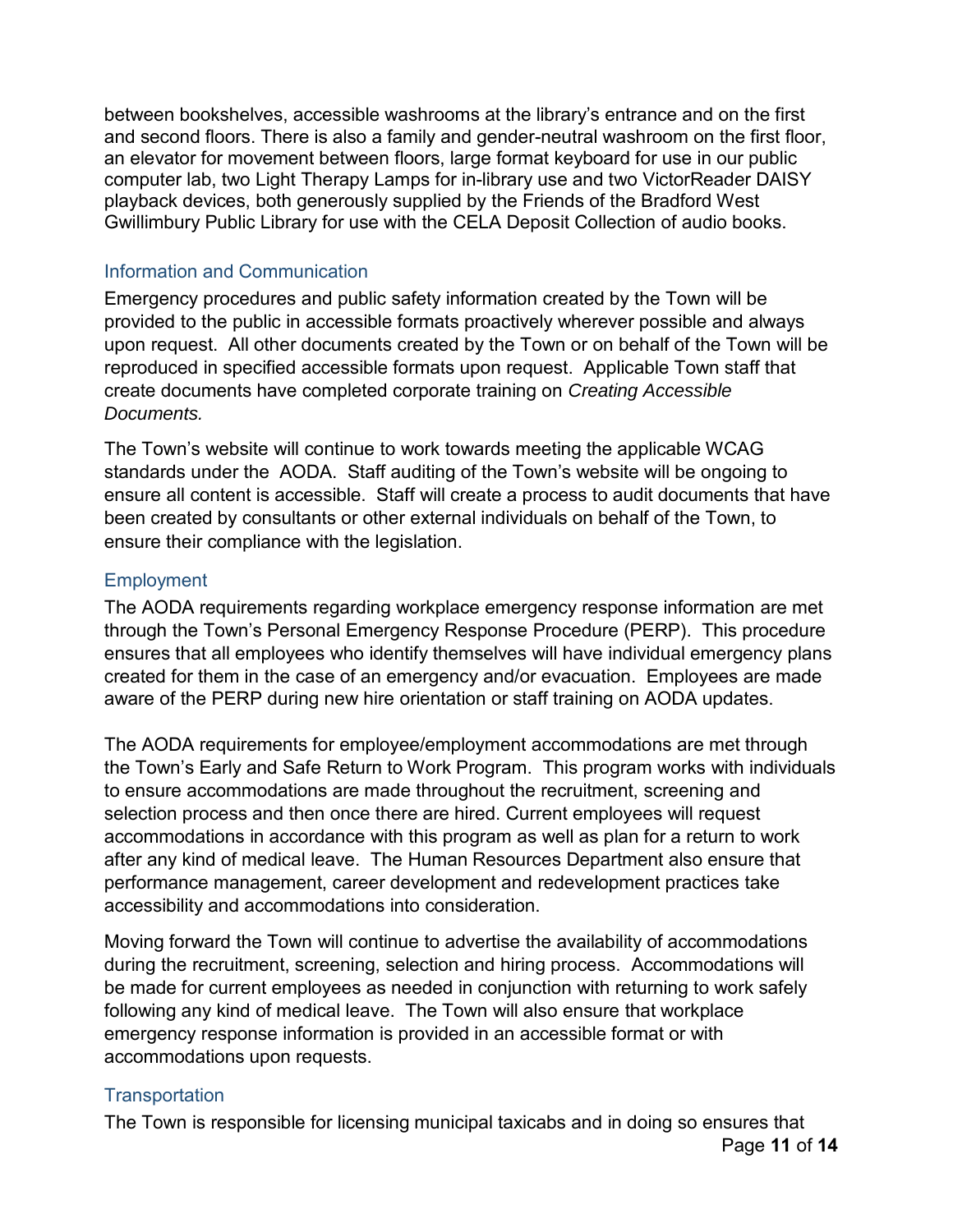the owner/operator of a taxicab does not charge a higher fare for persons with disabilities or for the storage/loading of their assistive devices. Owners/operators must also display their vehicle registration and identification information on the back bumper of the vehicle and have the same information available in Arial 14 font inside the vehicle. Both of these requirements are reviewed and check on at the annual renewal process with the Town's licensing process.

 information and makes recommendations to Council regarding the demand for such service availability. In 2017 the AAC made a recommendation to Council to provide a grant to locally licensed taxicab companies for the purchase of an on-demand wheelchair accessible taxicab. This resulted in a wheelchair accessible taxicab becoming part of one company's fleet in 2018 that has been well utilized. The Town's Accessibility Advisory Committee (AAC) consults with the public every three years regarding the need for on-demand accessible taxicabs. The Committee takes this

 The Town began operating accessible community buses in 2013 after consulting with the practices. All bus drivers are trained on how to properly harness a passenger and their Town has an Accessible Transit Service Handbook and has a support person program. To date all applications received under the support person program have be granted. and shelters. An accessible feedback method specific to the transit system has been created to monitor feedback and prioritize corrective actions. Accessibility Advisory Committee, staff, the public and other municipalities for best training records are disclosed to the municipality. In compliance with the AODA the Accessibility will be a consideration when making changes to or creation new bus stops

 Staff are considering adaptations to current community busing system that would create an opportunity for more 'door-to-door' like services. In 2020, as a result of the COVID-19 pandemic, the Town's community busing routes and scheduling pivoted to an on- demand like system. Staff is investigating different systems to continue this delivery system which would enhance the accessibility of the Town's existing community busing.

 The Town will hold public meetings, involving persons with disabilities, to review the transit accessibility plan and provide feedback in accordance with Section 41 (2) O.Reg. route, direction, destination or next major stop are made as well as ensure that all destination points are available, route stops are announced through electronic means and are legibly and visually displayed through electronic means in accordance with Section 58 and 52 of O.Reg. 413/12. 191/11 of the Act. Finally, the Town will ensure that pre-boarding announcements of

#### Built Environment

 maintenance to ensure a high level of accessibility. As Town offices are relocated, new locations are renovated to meet the current Ontario Building Code and therefore have 80.41, 80.42 and 80.43 of O. Reg. 413/12. All new or redeveloped parks meet the new The Town's Leisure Centre, the Bradford West Gwillimbury Public Library and Cultural Centre were both built with accessibility in mind and continue to have improvement and accessible services counters, customer seating areas, etc in compliance with sections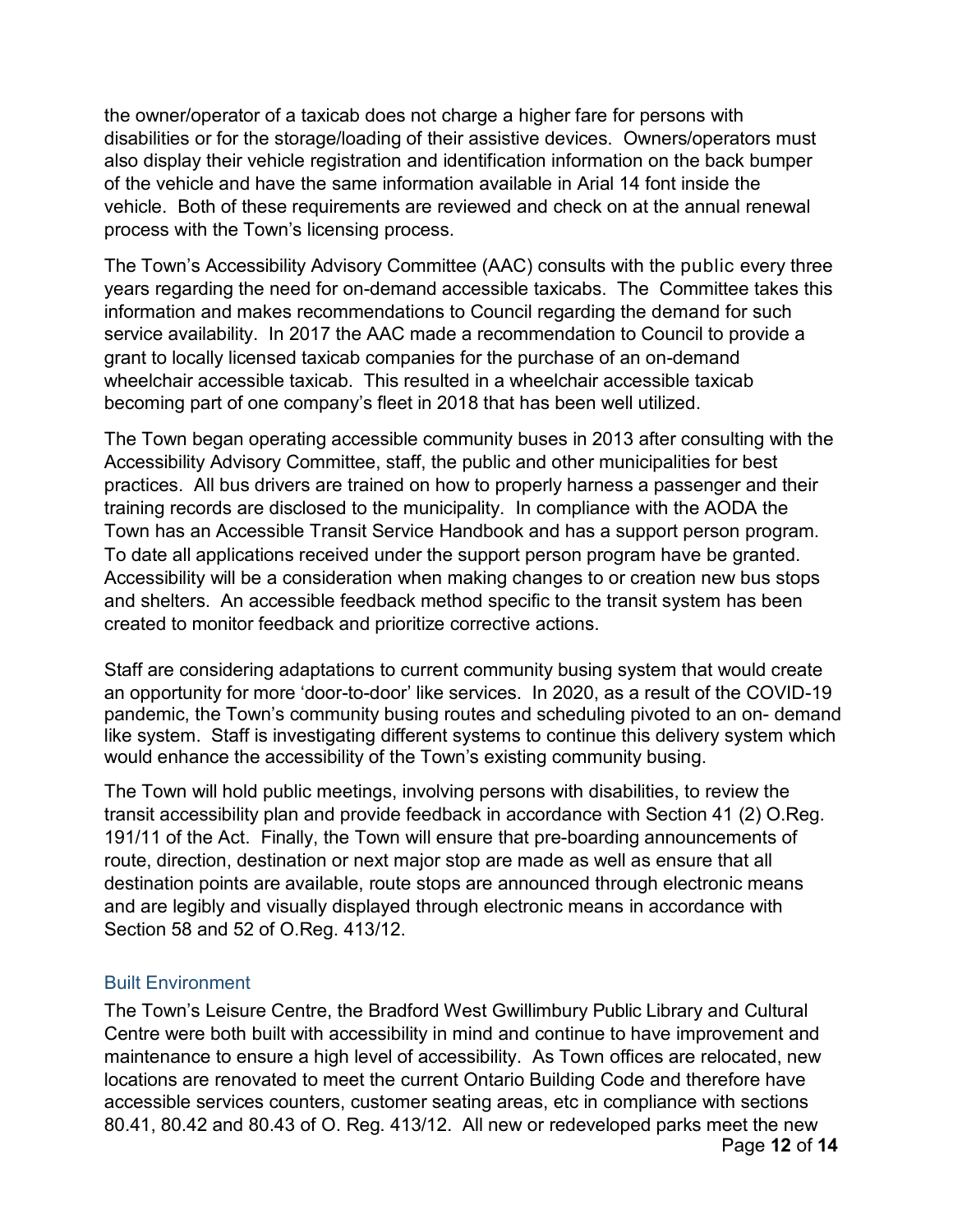standards for the Design of Public Spaces.

 2020/2021 to include an accessible ramp entrance as well as door opener and The Town's Finance Office, 61 Holland Street East, was renovated in the winter of accessible service counter.

 The Town's Accessibility Advisory Committee will review site plans, as well as encroachment agreements that would affect public paths of travel for accessibility features. All new Town owned and maintained trails will be built to the applicable standards, ensuring that the technical requirements of the IASR are met. Note that this does not apply to trails solely intended for cross-country skiing, mountain biking or the use of motorized snow vehicles or off-road vehicles or wilderness trails, backcountry trails and portage routes as per O. Reg. 413/12, s. 6.

 required to provide clarification to staff, as well as contractors, when completing work on new or existing sidewalks to ensure the Town is meeting compliance under the Act. Work will continue on the curb cut and sidewalk repair schedule. In 2019 Corporate Services issued an Interpretation Bulletin regarding AODA/IASR and sidewalks. It was

 There will be yearly consultations regarding accessibility for the creation or redevelopment of outdoor play spaces, recreational trails, exterior paths of travel requirements have been made relating to the built environment standards of the AODA: (sidewalks) and on-street parking. Additional to public consultation the following

- • Ensure new/redeveloped outdoor public use eating areas have a minimum of 20% accessible eating areas in compliance with section 80.17 O. Reg. 413/12.
- Ensure all new/redeveloped play spaces incorporate accessibility features for children/caregivers with various disabilities to comply with section 80.20 O. Reg. 413/12.
- Ensure newly constructed/redeveloped exterior paths of travel constructed for pedestrian travel to serve a functional purpose conform to section 80.23 O. Reg. 413/12.
- Ensure new/redeveloped off street parking areas provide both Type A and Type B parking spaces outlined in section 80.34 O. Reg. 413/12
- of the public, persons with disabilities and the AAC as outlined in section 80.39 • Ensure new/redevelopment of on-street parking includes consultation on the need, location and design of accessible on-street parking spaces with members (1) O. Reg. 413/12
- Ensure new/replaced service counters, fixed queuing guides and waiting areas for both inside and outside comply with sections 80.41, 80.42 and 80.43 of O. Reg. 413/12

 On September 18, 2017 the Town of Bradford West Gwillimbury adopted the *Illustrated Technical Guide to the Accessibility Standard for the Design of Public Spaces* created by the *Global Alliance on Accessible Technologies and Environments* as the design standards to be followed by all municipal departments to ensure continued compliance with the legislated requirements under the AODA.